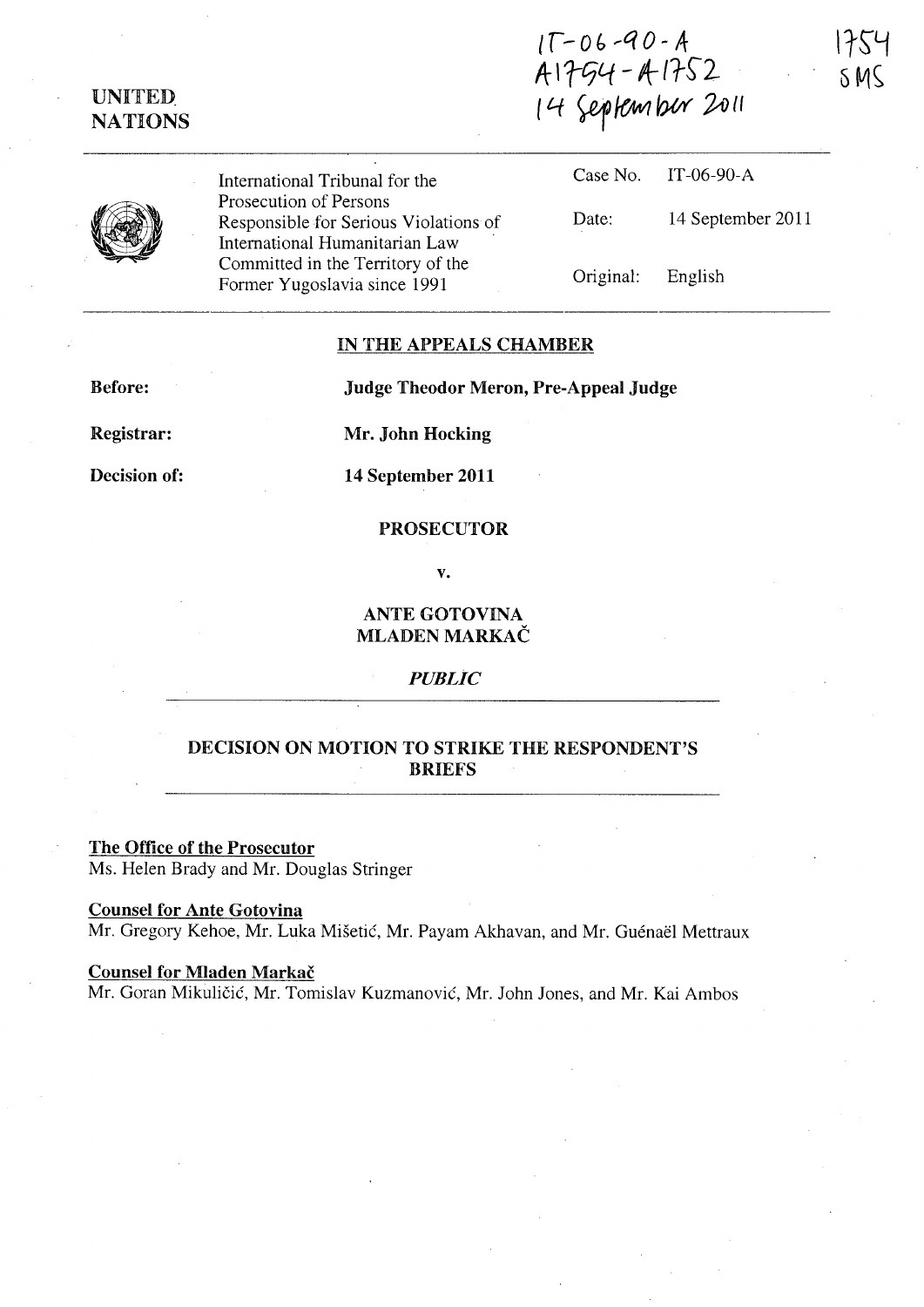I, THEODOR MERON, Judge of the Appeals Chamber of the International Tribunal for the Prosecution of Persons Responsible for Serious Violations of International Humanitarian Law Committed in the Territory of the Former Yugoslavia since 1991 ("Tribunal"), and Pre-Appeal Judge in this case, $\frac{1}{2}$ 

BEING SEISED OF the "Ante Gotovina's Motion to Strike the Respondent's Briefs Due to Violations of the Practice Direction on Length of Briefs and Motions and the Appeals Chamber's 20 July 2011 Decision" filed by Ante Gotovina ("Gotovina") on 13 September 2011 ("Motion");

NOTING Gotovina' suggestion that the Respondent's briefs filed by the Office of the Prosecutor ("Prosecution") on 12 September 2011, which together total 79,160 words, exceed by 29,160 words the extended word limit authorized in the "Decision on Ante Gotovina's and Mladen Markac's Motions for Leave to Exceed the Word Limit" filed on 20 July 2011 ("Decision of 20 July 2011");<sup>2</sup>

NOTING Mladen Markac's Joinder to Ante Gotovina's Motion to Strike the Respondent's Briefs" filed by Mladen Markač ("Markač") on 13 September 2011 ("Joinder");

NOTING the "Prosecution Response to Gotovina's Motion to Strike the Prosecution Responses to the Appeal Briefs" filed on 13 September 2011 ("Response") in which the Prosecution argues that it is in compliance with the Decision of 20 July  $2011$ ;<sup>3</sup>

NOTING "Ante Gotovina's Reply in Support of his Motion to Strike the Respondent's Briefs" filed on 14 September 2011;

RECALLING that, on 20 July 2011, Ante Gotovina ("Gotovina") and Mladen Markač ("Markač") were each granted a 10,000 word extension of the word limit and allowed to file their respective Appellant's briefs consisting of no more than  $40,000$  words each;<sup>4</sup>

NOTING that the Decision of 20 July 2011 also authorized the Prosecution to file a Respondent's brief of 40,000 words to each appeal;<sup>5</sup>

CONSIDERING that in view of the complexity and distinct nature of the appeals this *proprio motu*  extension of the word limits for the Prosecution was justified;<sup>6</sup>

. Case No.: IT-06-90-A 14 September 2011

<sup>&</sup>lt;sup>1</sup> Order Designating a Pre-Appeal Judge, 30 May 2011.

*<sup>2</sup> See* Motion, paras 4-5.

Response, paras 2-3.

Decision of 20 July 2011, p. 3.

Decision of 20 July 2011, p. 3.

*<sup>6</sup> See* 20 July 2011 Decision, p. 2. *Cl Theoneste Bagosora et al. v. The Prosecutor,* Case No. ICTR-98-41-A, Decision on Aloys Ntabakuze's Motion for Severance, Retention of the Briefing Schedule and Judicial Bar to the Untimely